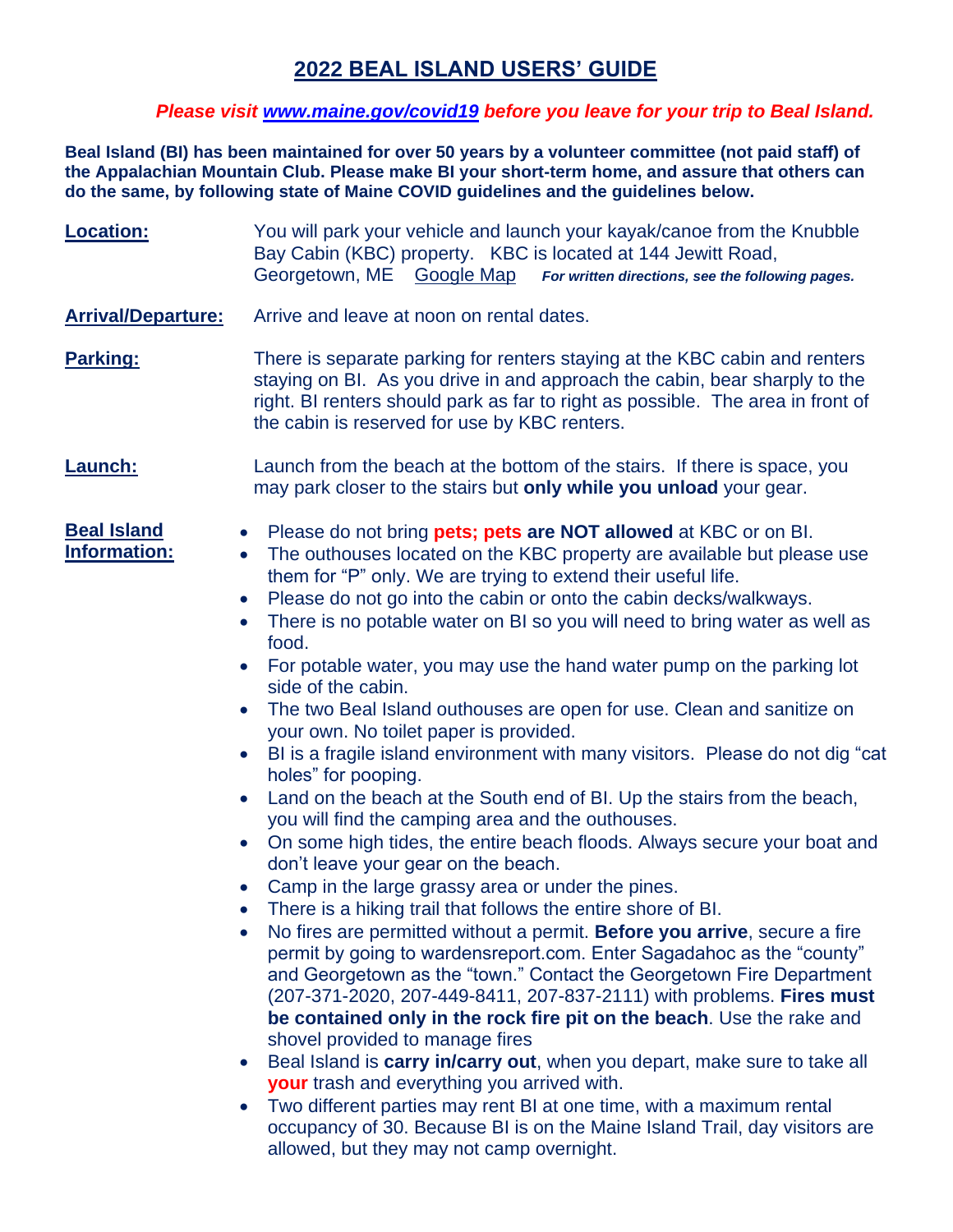- Share table spaces if others are present.
- Use 9-1-1 for emergencies

- **Getting to BI:** The chart on the following page shows the location of the KBC launch and the beach to land on at BI. The NOAA chart for this area is # 13296 "Boothbay Harbor to Bath, Including Kennebec River." Select the pdf of this chart at: [NOAA Charts](https://charts.noaa.gov/InteractiveCatalog/nrnc.shtml)
	- BI is 0.6 nautical miles by ocean from KBC. You can't see BI from the KBC beach. At about 100' offshore from the beach, BI becomes visible.
	- Depending on the current and your paddle speed, the KBC launch to BI takes anywhere from 12 minutes to 30 minutes.
	- The current between KBC and BI typically does not exceed I knot during maximum ebb or maximum flood.
	- The magnetic variation in this area is  $15^{\circ}$  W.
	- Be aware of boat traffic and avoid it by paddling closer to shore and staying out of the channels.
	- If you plan to paddle while staying on BI, be aware of the currents North of the BI beach and South of the Knubble. To find information about local tides and currents, there is a link at the top of each page at: **[amckbc.org](https://amckbc.org/)**

- **Directions:** Follow US Rt. 1 through Bath, across the Kennebec River Bridge
	- Keep in the right-hand lane, and turn RIGHT just after the bridge onto Rt. 127, toward Reid State Park. LEFT onto Rt. 127
	- Travel 5.8 m. and turn LEFT onto ROBINHOOD RD. (Look for antlers on a garage, sign for "Robinhood Marine")
	- Travel 1 m. and take a sharp LEFT onto WEBBER RD. at the meetinghouse
	- Travel 1.2 m. and take first RIGHT turn onto JEWETT RD. (AMC sign)
	- Travel until you're sure you're lost, taking a RIGHT at each fork, including the one that announces the end of the town road
	- Then take the first sharp LEFT at the AMC sign to KNUBBLE BAY CAMP

*Please send KBC volunteer committee member Gail Fensom (gailrond@comcast.net) any photos of your visit that we may use for our Beal Island/Knubble Bay website. Also please include any thoughts you have about your stay.*

## *Have a great visit!*